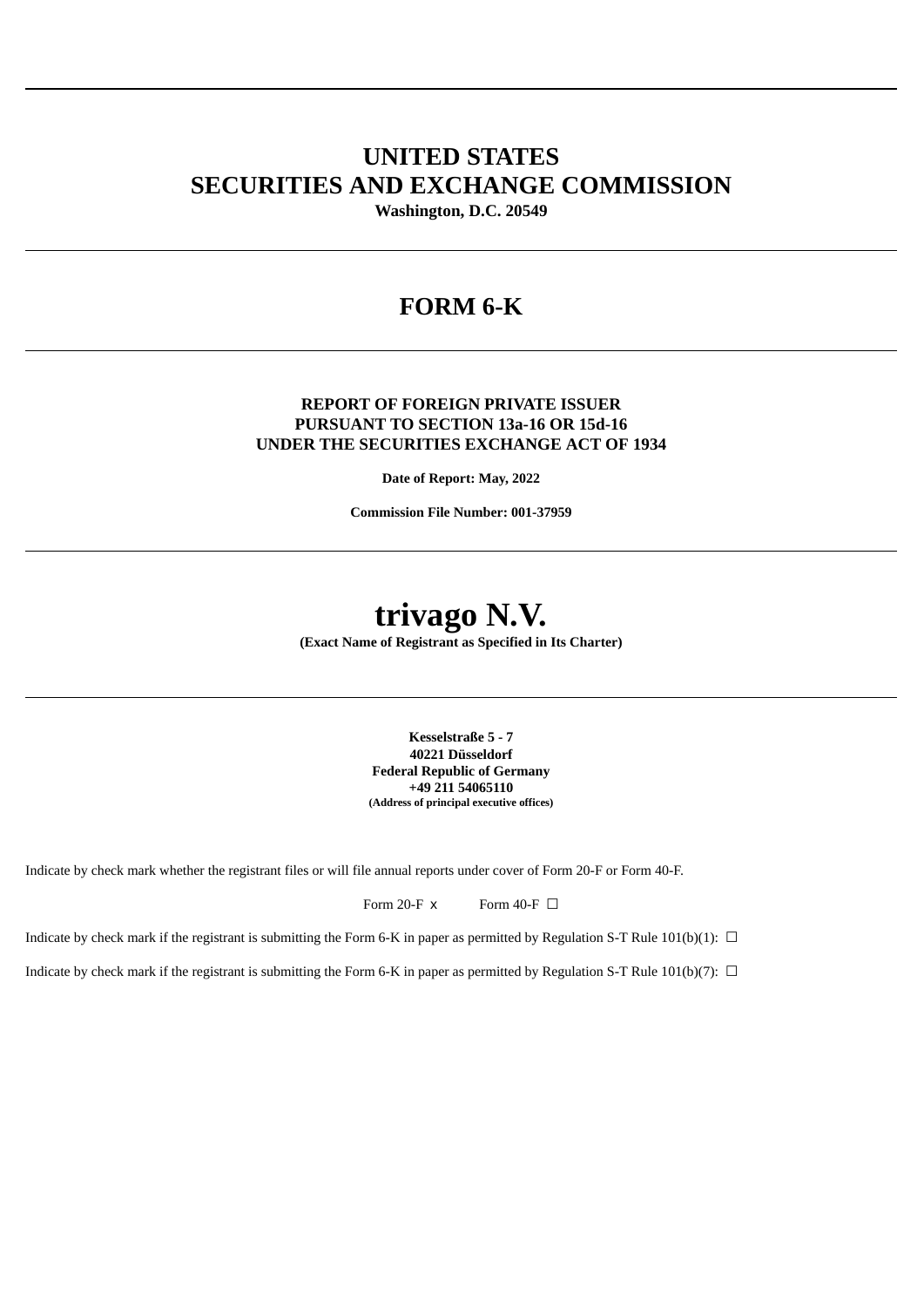#### **Explanatory Note**

trivago N.V. (the "Company") issued a press release announcing its 2022 annual general meeting of shareholders, and made available to its shareholders certain other materials in connection with such meeting.

In addition, on May 25, 2022, the Company's Supervisory Board authorized a program to repurchase up to 10 million of the Company's American Depositary Shares ("ADS"), each representing one Class A share, during the period commencing no earlier than May 31, 2022 and expiring no later than July 31, 2022. Purchases of ADSs may be made from time to time depending on share price and trading volume, and will comply with the parameters set by the Company's general meeting of shareholders for such ADS repurchases. In order to facilitate these repurchases, the Company intends to enter into a plan that is designed to comply with the provisions of Rule 10b5-1 under the Securities Exchange Act of 1934, as amended. The repurchases of ADSs will be funded from available working capital. Previously, the Company's Supervisory Board authorized a program to repurchase up to 10 million of ADS during the period that commenced on March 7, 2022 and expiring no later than May 30, 2022. No repurchases of ADSs were made pursuant to the previous plan.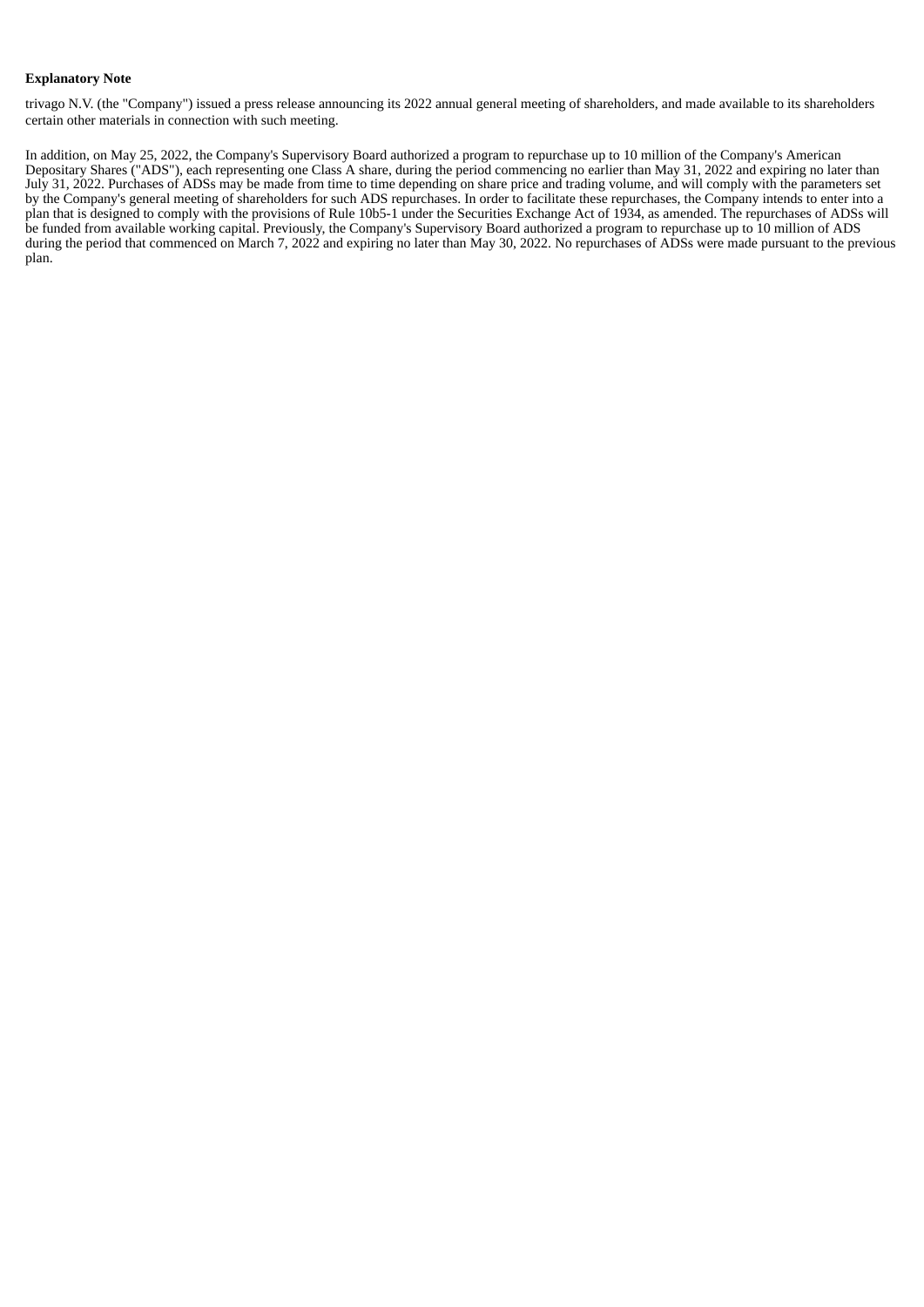Pursuant to the requirements of the Securities Exchange Act of 1934, as amended, the registrant has duly caused this report to be signed on its behalf by the undersigned hereunto duly authorized.

# **trivago N.V.**

Date: May 30, 2022 By: /s/ Matthias Tillmann

Matthias Tillmann (Chief Financial Officer)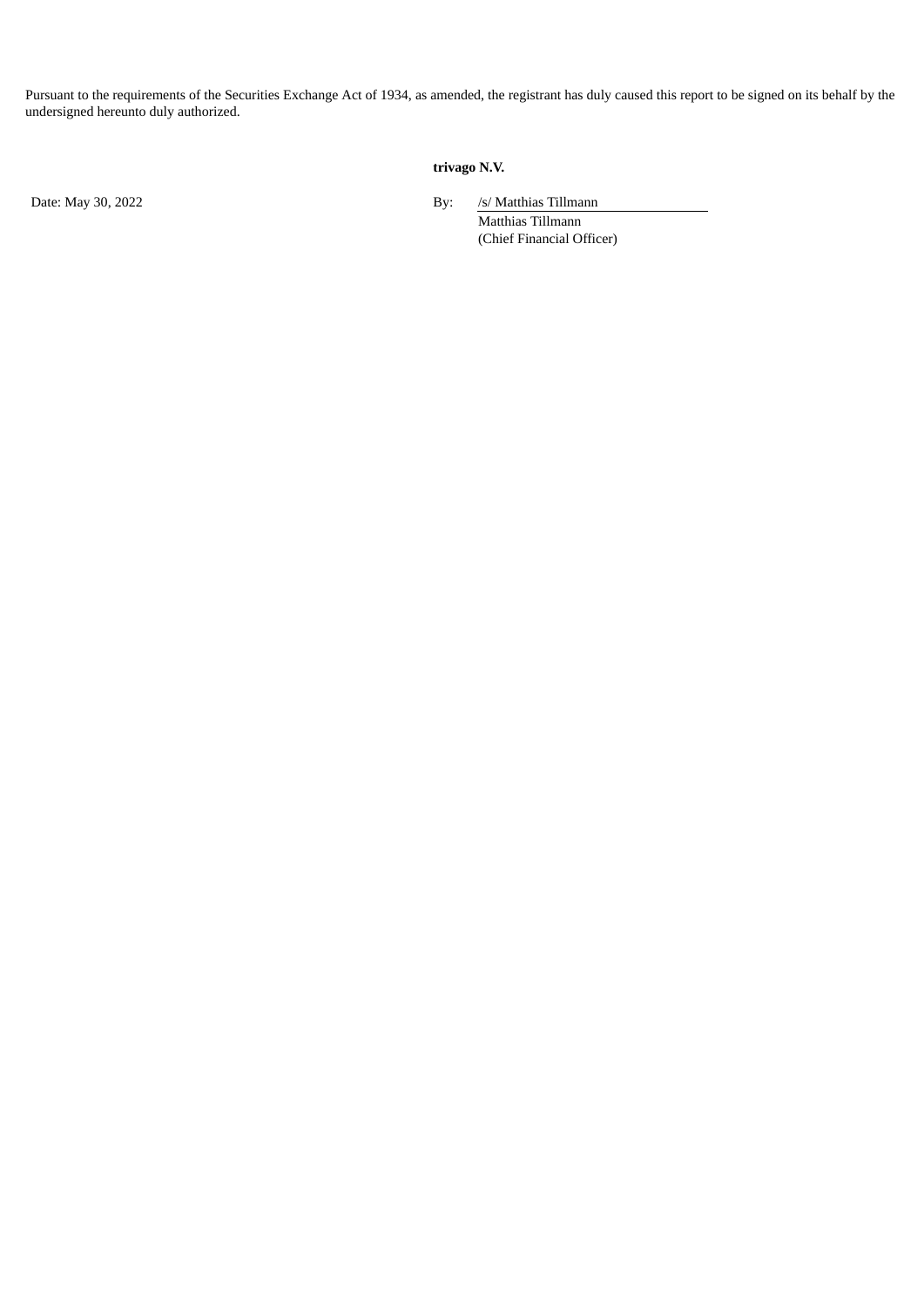# **EXHIBIT INDEX**

| Exhibit<br>No. |                                   |
|----------------|-----------------------------------|
| 99.1           | Press Release dated May 25, 2022  |
| രവെ വ          | Notice convening the annual gener |

**Description** 

99.2 Notice convening the annual general meeting of [shareholders](#page-5-0) with explanatory notes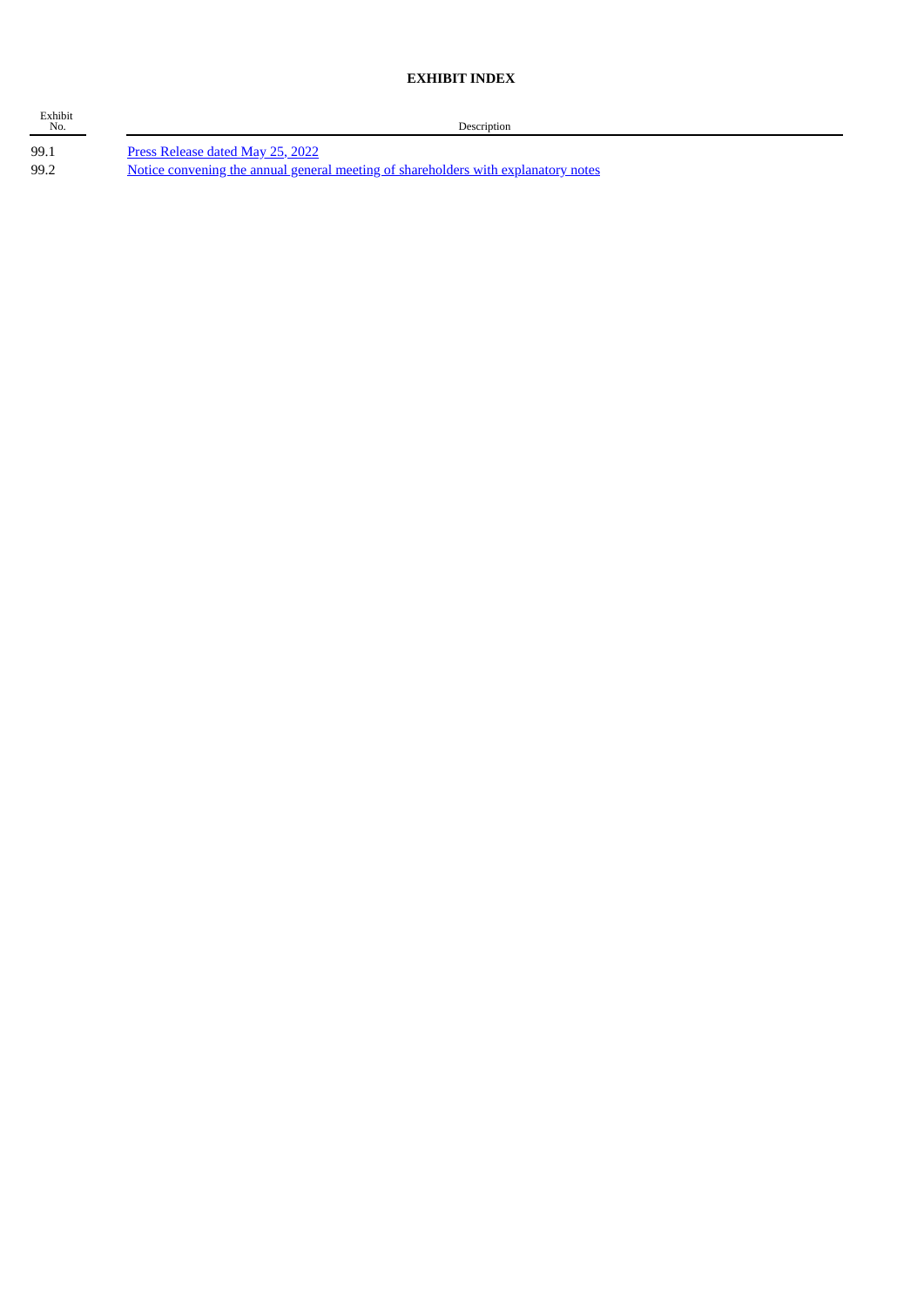#### <span id="page-4-0"></span>**trivago N.V. Announces Annual General Meeting of Shareholders**

trivago N.V. (NASDAQ: TRVG) announced today that its annual general meeting of shareholders will be held on June 30, 2022 at the offices of NautaDutilh N.V., Beethovenstraat 400, 1082 PR Amsterdam, the Netherlands. The meeting will start at 3:00 p.m. CEST.

The convening notice and explanatory notes for the general meeting are available free of charge in the Investor Relations section of trivago N.V.'s corporate website at ir.trivago.com.

#### **About trivago N.V.**

trivago is a leading global hotel search platform focused on reshaping the way travelers search for and compare hotels and alternative accommodations. Incorporated in 2005 in Düsseldorf, Germany, the platform allows travelers to make informed decisions by personalizing their hotel search and providing them access to a deep supply of hotel information and prices. trivago enables its advertisers to grow their businesses by providing access to a broad audience of travelers via its websites and apps. As of March 31, 2022, trivago has established 53 localized platforms connected to over 5.0 million hotels and alternative accommodations, in over 190 countries.

#### **Press Contact**:

Ankia Wolf Ankia.wolf@trivago.com

#### **Investor Contact**:

ir@trivago.com

#### **Forward looking statements**

This press release contains certain forward-looking statements. Words, and variations of words such as "believe," "expect," "plan," "continue," "will," "should," and similar expressions are intended to identify our forward-looking statements. These forward-looking statements involve risks and uncertainties, many of which are beyond our control, and important factors that could cause actual events and results to differ materially from those in the forward-looking statements. For additional information factors that could affect our forwardlooking statements, see our risk factors, as they may be amended from time to time, set forth in our public filings with the Securities and Exchange Commission. We disclaim and do not undertake any obligation to update or revise any forward-looking statement in this press release, except as required by applicable law or regulation.

As used herein, references to "we", "us", the "company", or "trivago", or similar terms shall mean trivago N.V. and, as the context requires, its subsidiaries.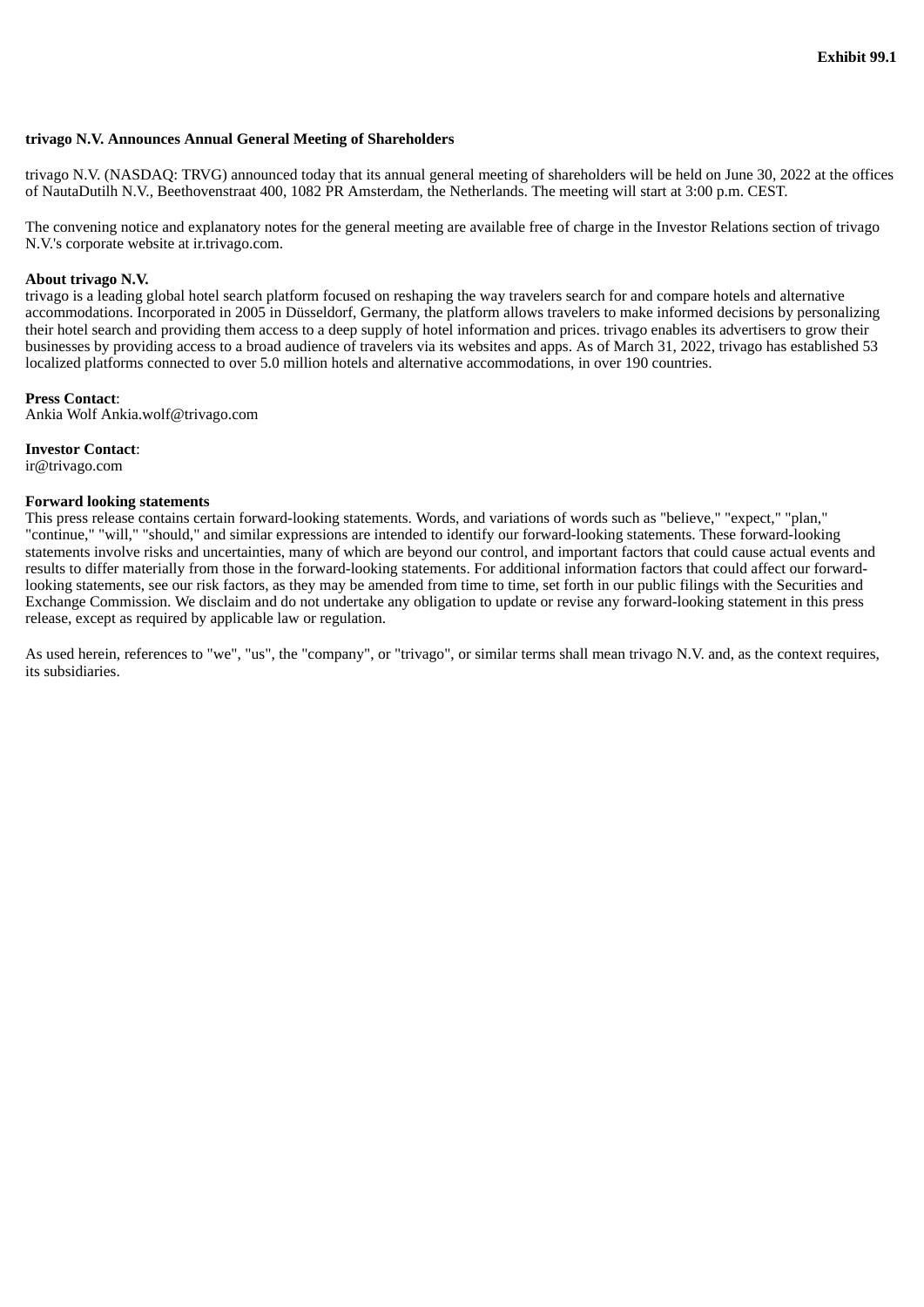## **CONVENING NOTICE**

<span id="page-5-0"></span>This is the convening notice for the annual general meeting of shareholders of trivago N.V. (the "**Company**") to be held on June 30, 2022 at 15:00 CEST at Beethovenstraat 400, 1082 PR Amsterdam, the Netherlands (the "**AGM**").

The agenda for the AGM is as follows:

- 1. Opening
- 2. Discussion of the annual report over the financial year 2021 (*discussion item*)
- 3. Adoption of the annual accounts over the financial year 2021 (*voting item*)
- 4. Explanation of the dividend and reservation policy (*discussion item*)
- 5. Appointment of the external auditor for the financial year 2022 (*voting item*)
- 6. Release of the managing directors from liability for the exercise of their duties during the financial year 2021 (*voting item*)
- 7. Release of the supervisory directors from liability for the exercise of their duties during the financial year 2021 (*voting item*)
- 8. Re-appointment of Peter M. Kern as supervisory director for a period expiring at the end of the annual general meeting to be held in the year 2025 (*voting item*)
- 9. Re-appointment of Hiren Mankodi as supervisory director for a period expiring at the end of the annual general meeting to be held in the year 2025 (*voting item*)
- 10. Re-appointment of Niklas Östberg as supervisory director for a period expiring at the end of the annual general meeting to be held in the year 2025 (*voting item*)
- 11. Appointment of Mieke De Schepper as supervisory director for a period expiring at the end of the annual general meeting to be held in the year 2025 (*voting item*)
- 12. Authorization of the management board to acquire shares in the Company's capital (*voting item*)
- 13. Authorization of the management board to (i) issue and/or grant rights to subscribe for shares in the Company's capital and (ii) limit or exclude pre-emption rights in relation to an issuance of, or a granting of rights to subscribe for, such shares (*voting item*)
- 14. Closing

No business shall be voted on at the AGM, except such items as included as voting items in the above-mentioned agenda.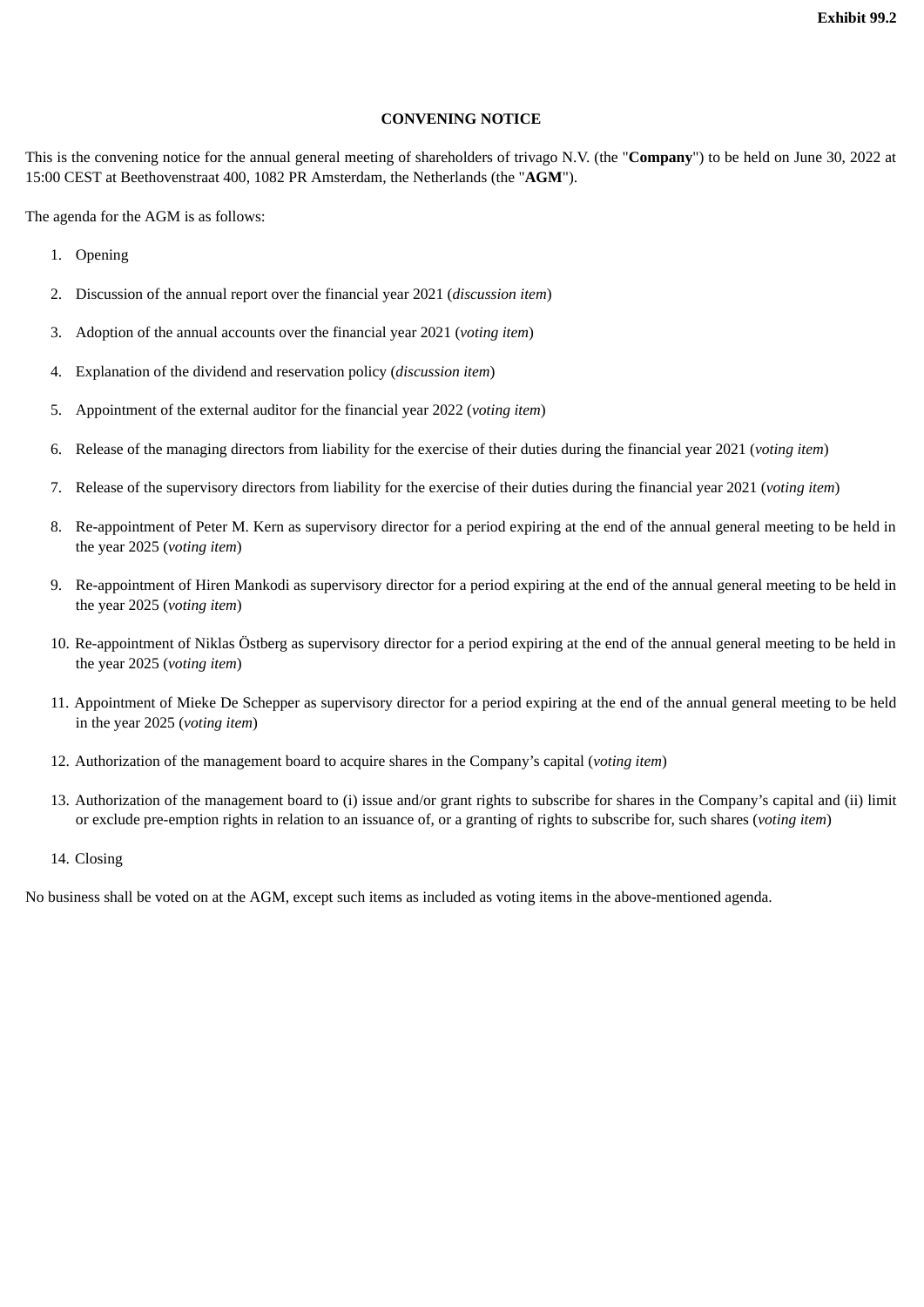The registration date for the AGM is June 2, 2022 (the "**Registration Date**"). Those who are shareholders of the Company, or who otherwise have voting rights and/or meeting rights with respect to shares in the Company's capital, on the Registration Date and who are recorded as such in the Company's shareholders' register or in the register maintained by the Company's U.S. transfer agent may attend and, if relevant, vote at the AGM (the "**Persons with Meeting Rights**").

Persons with Meeting Rights who wish to attend the AGM, in person or represented by proxy, must notify the Company in writing of their identity and intention to attend the AGM. This notice must be received by the Company ultimately on June 25, 2022. Persons with Meeting Rights who have not complied with this requirement may be refused entry to the AGM. Persons with Meeting Rights may have themselves represented at the AGM through the use of a written or electronically recorded proxy. Proxyholders should present a copy of their proxies upon entry to the AGM, failing which the proxyholder concerned may be refused entry to the AGM. A proxy form can be downloaded from the Company's website (http://www.trivago.com).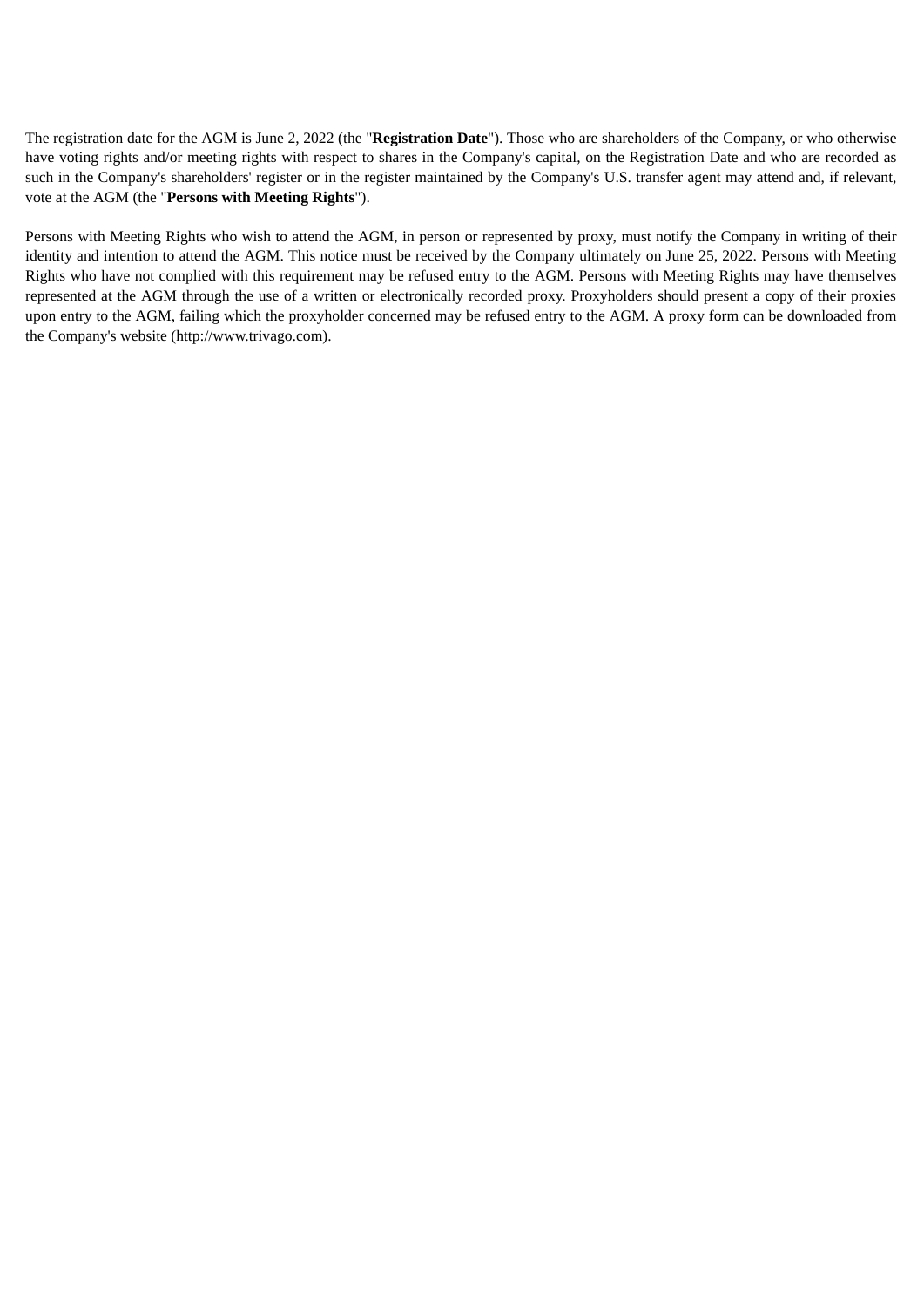#### **EXPLANATORY NOTES TO THE AGENDA**

# **2. Discussion of the annual report over the financial year 2021 (***discussion item***)**

The Company's annual report over the financial year 2021 has been made available on the Company's website (http://www.trivago.com) and at the Company's office address.

#### **3. Adoption of the annual accounts over the financial year 2021 (***voting item***)**

The Company's annual accounts over the financial year 2021 have been made available on the Company's website (http://ir.trivago.com) and at the Company's office address. It is proposed that these annual accounts be adopted.

#### **4. Explanation of the dividend and reservation policy (***discussion item***)**

The Company has formulated a dividend and reservation policy consistent with its current strategy. The Company's policy in this respect is not to distribute any profits in the near future and to add any such profits to the Company's reserves for purposes such as funding the development and expansion of the Company's business, making future investments, financing capital expenditures and enhancing the Company's liquidity position. If and when the Company does intend to distribute a dividend, such dividend may be distributed in the form of cash only or shares only, through a combination of the foregoing (cash and shares) or through a choice dividend (cash or shares), in each case subject to applicable law.

# **5. Appointment of the external auditor for the financial year 2022 (***voting item***)**

It is proposed that Ernst & Young Accountants LLP ("**EY**") be appointed and instructed to audit the Company's annual report and annual accounts for the financial year 2022. This proposal is based on the positive outcome of a thorough selection procedure performed by the Company and the supervisory board's approval of the terms of engagement proposed by EY for these services (including the scope of the audit, the materiality to be used and compensation for the audit). The main conclusion of the selection procedure is that, because of the importance of continuity of the audit activities, it is desirable to extend EY's current engagement as the Company's external auditor.

# 6. Release of the managing directors from liability for the exercise of their duties during the financial year 2021 (voting item)

It is proposed that the Company's managing directors be released from liability for the exercise of their duties during the financial year 2021. The scope of this release from liability extends to the exercise of their respective duties insofar as these are reflected in the Company's annual report or annual accounts over the financial year 2021.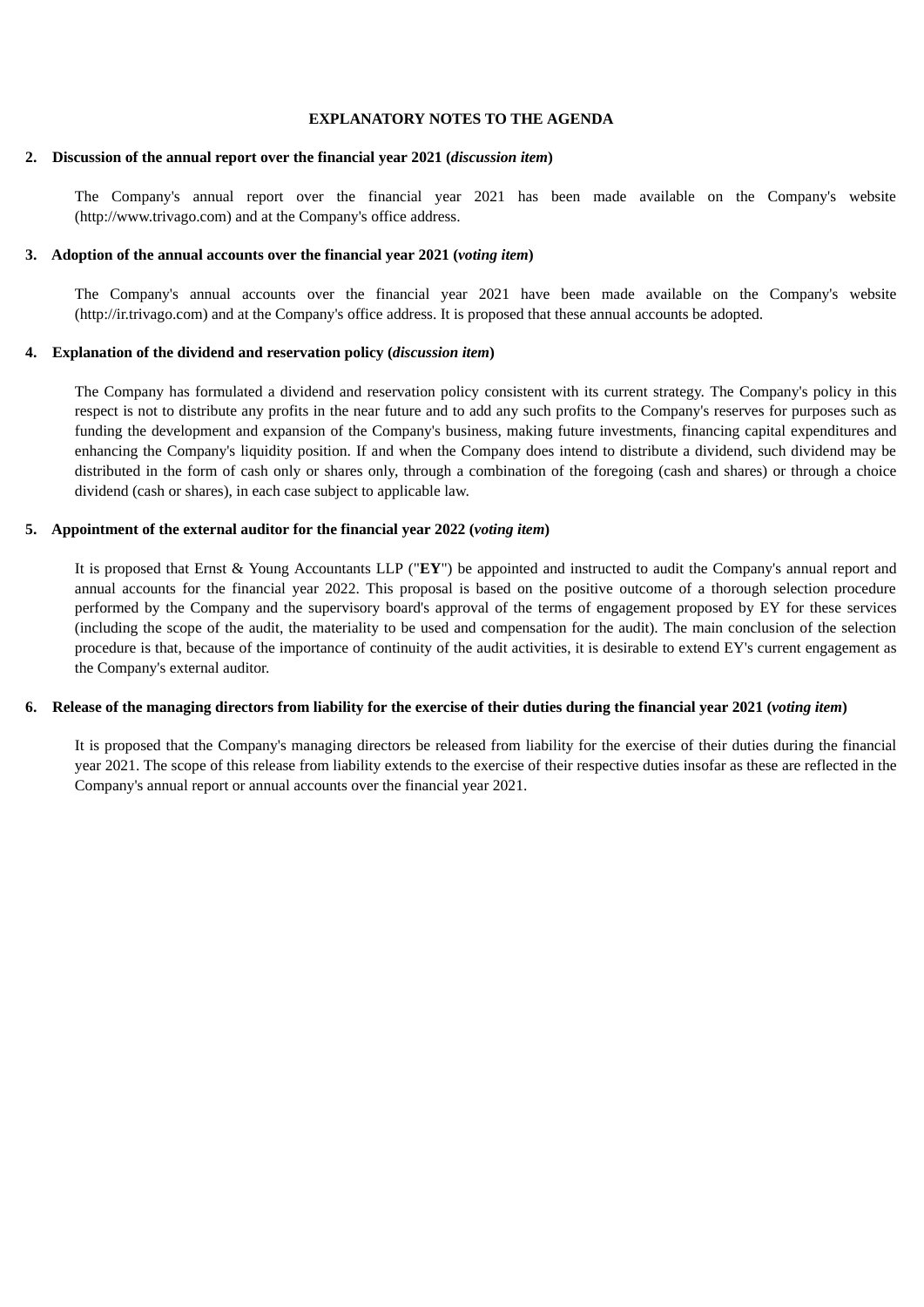# 7. Release of the supervisory directors from liability for the exercise of their duties during the financial year 2021 (voting item)

It is proposed that the Company's supervisory directors be released from liability for the exercise of their duties during the financial year 2021. The scope of this release from liability extends to the exercise of their respective duties insofar as these are reflected in the Company's annual report or annual accounts over the financial year 2021.

# 8. Re-appointment of Peter M. Kern as supervisory director for a period expiring at the end of the annual general meeting to be **held in the year 2025 (***voting item***)**

The Company's supervisory board has made a binding nomination to re-appoint Peter M. Kern as supervisory director of the Company for a period expiring at the end of the annual general meeting to be held in the year 2025.

Peter M. Kern (54) has been a director of Expedia Group since completion of the IAC/Expedia Group spin-off, has served as Vice Chairman of Expedia Group since June 2018, and has served as Chief Executive Officer of Expedia Group since April 2020. Mr. Kern served on the board of directors of Tribune Media Company from October 2016 through the completion of Tribune Media's merger with Nextstar Media Group, Inc. in September 2019, and served as Tribune Media's Chief Executive Officer from March 2017 through September 2019. Mr. Kern is a Managing Partner of InterMedia Partners VII, LP, a private equity firm. Prior to joining InterMedia, Mr. Kern was Senior Managing Director and Principal of Alpine Capital LLC. Prior to Alpine Capital, Mr. Kern founded Gemini Associates in 1996 and served as President from its inception through its merger with Alpine Capital in 2001. Prior to founding Gemini Associates, Mr. Kern was at the Home Shopping Network and Whittle Communications. In addition to serving as the Chairman of the Supervisory Board of trivago N.V., Mr. Kern also currently serves as Chairman of the board of directors of Hemisphere Media Group, Inc., a publicly-traded Spanish-language media company and on the boards of several private companies. Mr. Kern holds a B.S. degree from the Wharton School at the University of Pennsylvania.

Mr. Kern holds 53,949 shares in the Company's share capital.

Mr. Kern has been nominated for his experience, background and skills, and in order to improve continuity on the Company's supervisory board.

# 9. Re-appointment of Hiren Mankodi as supervisory director for a period expiring at the end of the annual general meeting to **be held in the year 2025 (***voting item***)**

The Company's supervisory board has made a binding nomination to re-appoint Hiren Mankodi as supervisory director of the Company for a period expiring at the end of the annual general meeting to be held in the year 2025.

Hiren Mankodi (48) currently serves as Managing Director for Charlesbank Capital Partners, leading the firm's technology investing efforts. Previously he was a co-founding partner at Pamplona TMT, a private equity firm focusing on the technology, media and telecom private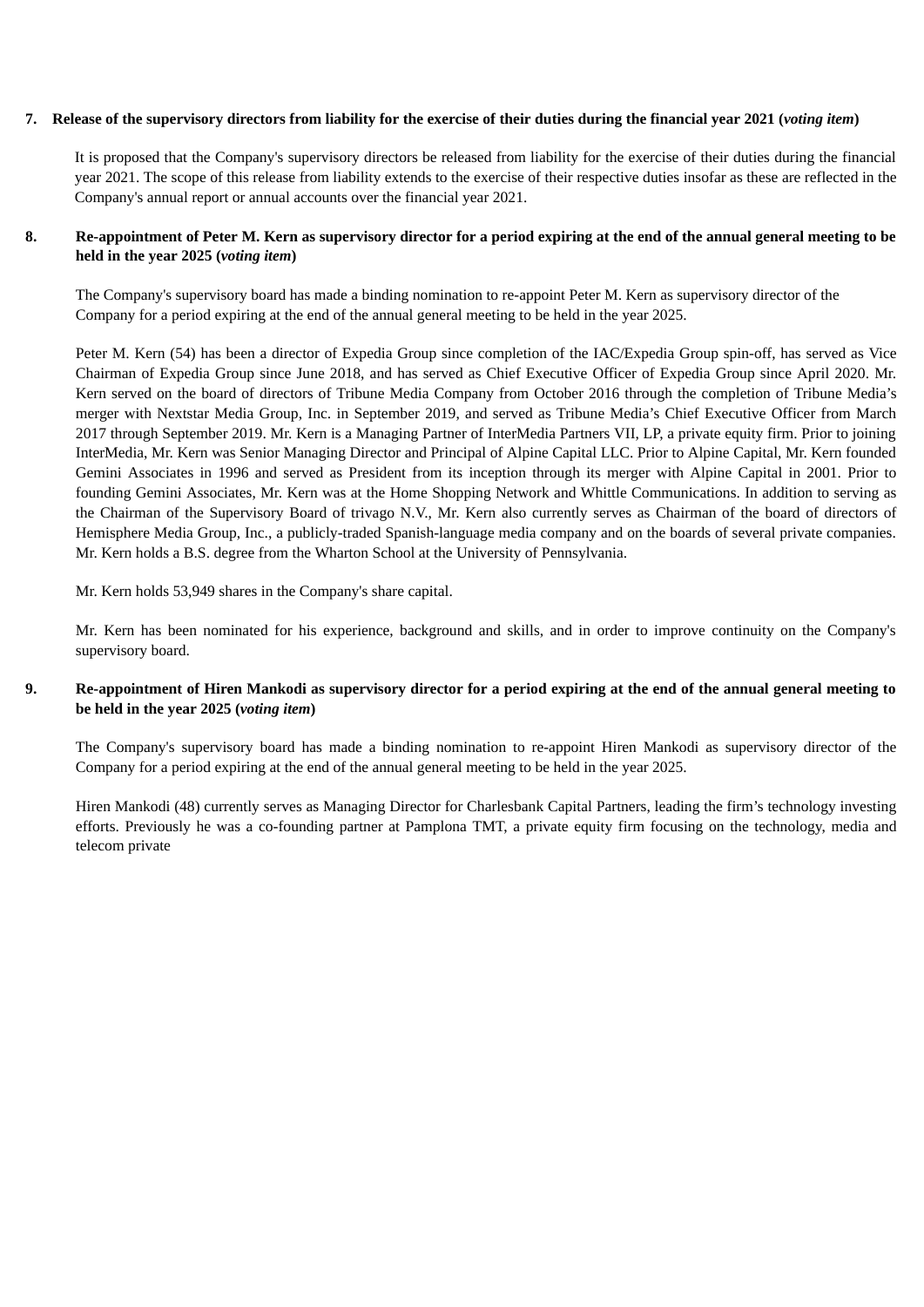equity sector. Prior to that, he was a Managing Director at Audax Private Equity where he led the firm's technology investing efforts. He has over 20 years of private equity and venture capital investing experience, including investments in the enterprise software, infrastructure software, digital media, healthcare IT, technology-enabled services, and industrial technology sectors.

Mr. Mankodi does not hold any shares in the Company's share capital.

Mr. Mankodi has been nominated for his experience, background and skills, and in order to improve continuity on the Company's supervisory board.

# 10. Re-appointment of Niklas Östberg as supervisory director for a period expiring at the end of the annual general meeting to **be held in the year 2025 (***voting item***)**

The Company's supervisory board has made a binding nomination to re-appoint Niklas Östberg as supervisory director of the Company for a period expiring at the end of the annual general meeting to be held in the year 2025.

Niklas Östberg (42) is the co-founder of Delivery Hero SE and has served as its Chief Executive Officer since May 2011. He also served as director of the board until its public offering in July 2017. Prior to this, Mr. Östberg was co-founder and chairman of the board of Online Pizza Norden AB from 2008 and May 2011. Mr. Östberg holds a Master's degree from the Royal Institute of Technology in Stockholm, Sweden.

Mr. Östberg does not hold any shares in the Company's share capital.

Mr. Östberg has been nominated for his experience, background and skills, and in order to improve continuity on the Company's supervisory board.

# 11. Appointment of Mieke De Schepper as supervisory director for a period expiring at the end of the annual general meeting to **be held in the year 2025 (***voting item***)**

The Company's supervisory board has made a binding nomination to appoint Mieke De Schepper as supervisory director of the Company for a period expiring at the end of the annual general meeting to be held in the year 2025.

Mieke De Schepper (46) currently serves as Chief Commercial Officer of Trustpilot. She previously served as Executive Vice President, Online Travel and Managing Director Asia Pacific, Amadeus IT Group until April 2022. Before Amadeus, Mieke worked for Expedia Group, where she held the role of Senior Vice President and Chief Commercial Officer of Egencia and as Vice President of Expedia Group's Lodging Partner Solutions Asia Pacific. Prior to Expedia Group, she spent 10 years with Phillips Electronics having held various global, regional and local leadership roles in product, marketing and sales. She started her professional career with McKinsey. Mieke holds an MBA from INSEAD and an MSc in Industrial Design Engineering from the Delft University of Technology.

Ms. De Schepper does not hold any shares in the Company's share capital.